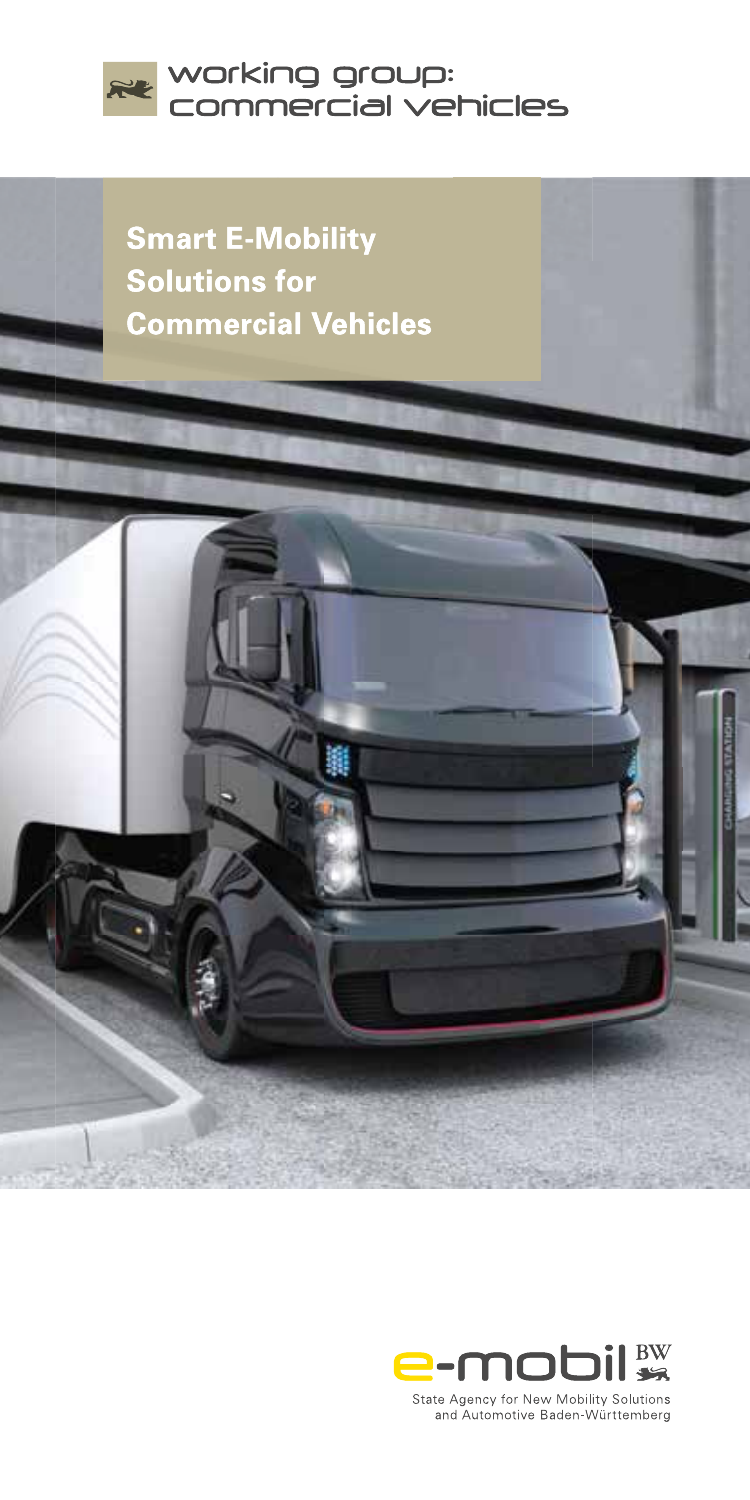

# **Benefit from Our Working Group <b>Smart E-Mobility Smart E-Mobility**

The Working group: Commercial vehicles within the Clusters Electric Mobility South-West and Fuel Cell BW is a cross-network initiative offering an **innovation platform on all topics regarding commercial vehicles** in Baden-Württemberg. We are also closely connected to all other relevant networks for commercial vehicles.

The Working group is organised by the State Agency for New Mobility Solutions and Automotive Baden-Württemberg e-mobil BW GmbH and the Institute for Vehicle Systems Technology (FAST) at the KIT – Karlsruher Institute for Technology. We are at your disposal for any questions.

Your contact:



Dr. Manuel C. Schaloske Phone: +49 711 892385-16 manuel.schaloske@e-mobilbw.de



#### **e-mobil BW GmbH** State Agency for New Mobility Solutions and Automotive Baden-Württemberg

Leuschnerstraße 45 I 70176 Stuttgart, Germany Phone +49 711 892385-0 I Fax +49 711 892385-49 info@e-mobilbw.de





**CHARGING STATION** 

# **Solutions for Commercial Vehicles**